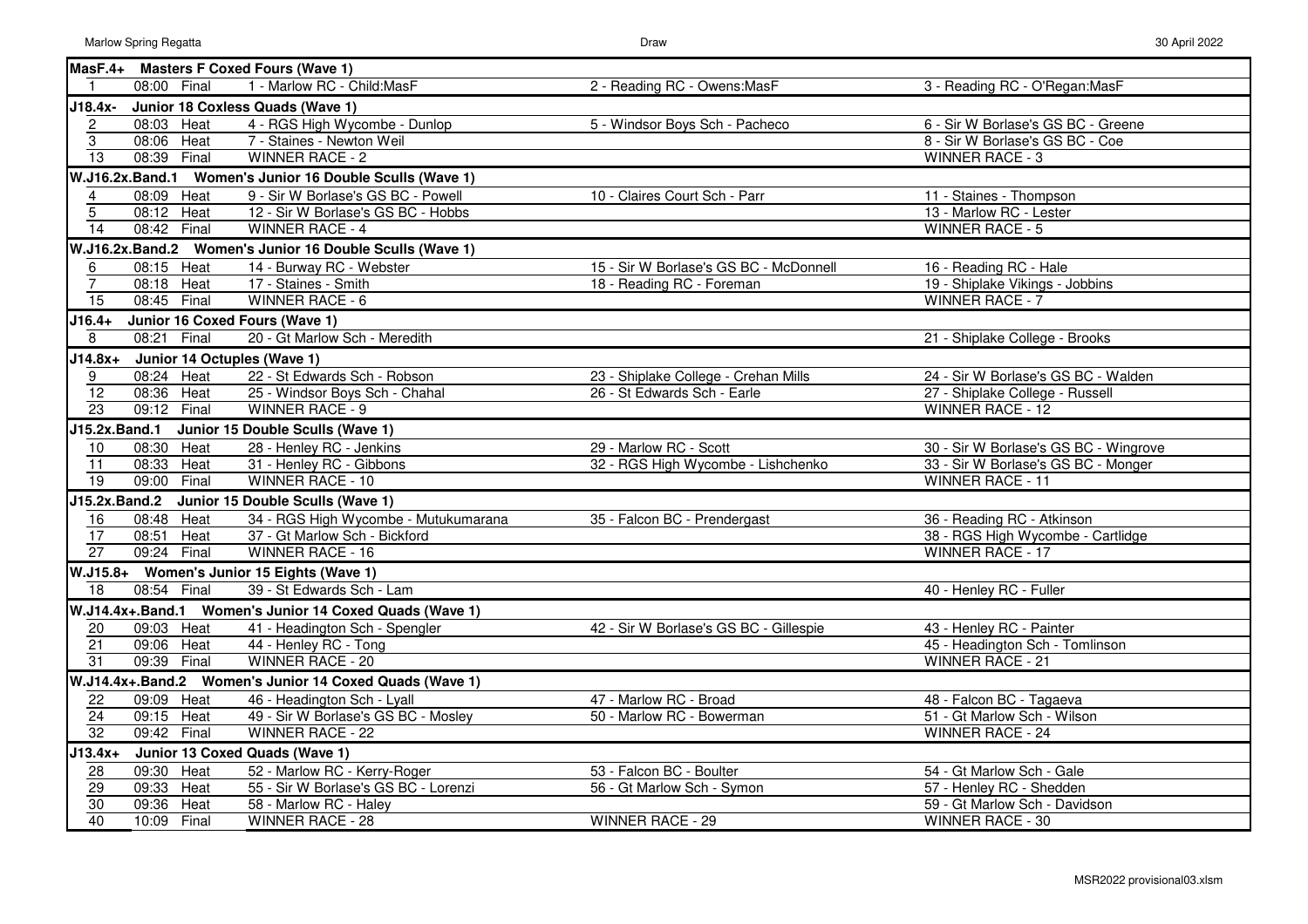| W | 30 April 2022 |
|---|---------------|
|   |               |

| 2x Double Sculls (Wave 1)                                              |                                       |                                           |
|------------------------------------------------------------------------|---------------------------------------|-------------------------------------------|
| 09:18 Heat<br>60 - Gt Marlow Sch - Loretto<br>25                       | 61 - Bewl Bridge - Ribbens            | 62 - Reading RC - Darji                   |
| 26<br>63 - Falcon BC - Jenks<br>09:21 Heat                             |                                       | 64 - Reading RC - Marsland                |
| 09:54 Final<br>36<br><b>WINNER RACE - 25</b>                           |                                       | <b>WINNER RACE - 26</b>                   |
| MasC/D.4x- Masters C/D Coxless Quads (Wave 1)                          |                                       |                                           |
| 33<br>65 - Abingdon RC - Mercer: MasD<br>09:45 Heat                    |                                       | 66 - Henley RC - Gray: MasD               |
| 34<br>09:48 Heat<br>67 - Eton Excelsior - Williams:MasD                |                                       | 68 - Henley RC - Wildenhain: MasC         |
| $\overline{41}$<br>WINNER RACE - 33<br>10:12 Final                     |                                       | <b>WINNER RACE - 34</b>                   |
| MasE/F.4x- Masters E/F Coxless Quads (Wave 1)                          |                                       |                                           |
| 35<br>09:51 Heat<br>70 - Bewl Bridge - Suthers: MasE                   | 69 - Worcester RC (Comp) - Koepp:MasF | 71 - Twickenham RC - Salzman: MasE        |
| $\overline{37}$<br>72 - Worcester RC - Hiley: MasE<br>10:00 Heat       |                                       | 73 - Reading RC - Day: MasE               |
| 45<br>WINNER RACE - 35<br>10:24 Final                                  |                                       | WINNER RACE - 37                          |
| MasG.4x- Masters G Coxless Quads (Wave 1)                              |                                       |                                           |
| 74 - Maidenhead RC - Steel: MasG<br>10:03 Heat<br>38                   |                                       | 75 - Marlow RC - Thomas: MasG             |
| 39<br>10:06 Heat<br>76 - Marlow RC - Pickin: MasG                      |                                       | 77 - Worcester RC (Comp) - kingswood:MasG |
| 49<br>10:39 Final<br>WINNER RACE - 38                                  |                                       | <b>WINNER RACE - 39</b>                   |
| W.MasC/D/E.8+ Women's Masters C/D/E Eights (Wave 1)                    |                                       |                                           |
| 78 - Marlow RC - Hannay: MasE<br>42<br>10:15 Final                     | 79 - Walton RC - Hickson: MasC        | 80 - Broxbourne RC - Dodsworth: MasE      |
| W.MasD.2- Women's Masters D Pairs (Wave 1)                             |                                       |                                           |
| 43<br>10:18 Final<br>81 - Derwent - Lockhart: MasD                     |                                       | 82 - Marlow RC - Mandeville: MasD         |
| W.MasA/B.2x Women's Masters A/B Double Sculls (Wave 1)                 |                                       |                                           |
| 44<br>83 - Marlow RC - Vernon: MasB<br>10:21 Final                     | 84 - Guildford RC - Marshall: MasA    | 85 - Bewl Bridge - Allen: MasB            |
| W.MasC/D.2x Women's Masters C/D Double Sculls (Wave 1)                 |                                       |                                           |
| 46<br>86 - Henley RC - Johnson: MasD<br>10:30 Final                    |                                       | 87 - Guildford RC - REDDY:MasC            |
| W.MasE.2x Women's Masters E Double Sculls (Wave 1)                     |                                       |                                           |
| 47<br>10:33 Final<br>88 - Henley RC - Girling: MasE                    |                                       | 89 - Marlow RC - Easton: MasE             |
| W.MasG.2x Women's Masters G Double Sculls (Wave 1)                     |                                       |                                           |
| $\overline{48}$<br>10:36 Final<br>90 - Marlow RC - Rowe: MasG          |                                       | 91 - Weybridge RC - Doyen: MasG           |
| Ada.1x.1B Adaptive Single Sculls (Wave 1)                              |                                       |                                           |
| $\overline{50}$<br>10:42 Final<br>92 - Stratford-upon-Avon BC - Morris |                                       | 93 - Marlow RC - Marsden                  |
| Ada.1x.1C Adaptive Single Sculls (Wave 1)                              |                                       |                                           |
| 51<br>10:45 Final<br>94 - Stratford-upon-Avon BC - Cairns              |                                       | 95 - Sudbury RC - Payne                   |
| Ada.1x.1D Adaptive Single Sculls (Wave 1)                              |                                       |                                           |
| 52<br>10:48 Final<br>96 - Guildford RC - Brierley                      |                                       | 97 - Norwich RC - Burrows                 |
| Mx.Sup.Ada.2x.1F Adaptive Supported Single Sculls (Wave 1)             |                                       |                                           |
| $\overline{53}$<br>10:51 Final<br>98 - Marlow RC - Whitley             |                                       | 99 - City of Oxford - Collingwood         |
| Ada.1x.1E Adaptive Single Sculls (Wave 1)                              |                                       |                                           |
| 54<br>10:54 Final 100 - City of Oxford - Stenton                       |                                       | 101 - Sudbury RC - Ingham-Boor            |
| Mx.Supp.Ada.2x.1G Adaptive Supported Single Sculls (Wave 1)            |                                       |                                           |
| 11:00 Final<br>55<br>102 - Just Row Gloucestershire - Holliday         |                                       | 103 - Stratford-upon-Avon BC - Throssell  |
| W.Sup.Ada.2x.1H Women's Adaptive Supported Single Sculls (Wave 1)      |                                       |                                           |
| 104 - Marlow RC - Quibell<br>11:03 Final                               |                                       |                                           |
| 56                                                                     |                                       | 105 - City of Oxford - Lunney             |
| Sup.Ada.2x.2A Adaptive Supported Double Sculls (Wave 1)                |                                       |                                           |
| 11:06 Final<br>106 - Guildford RC - Boys<br>57                         |                                       | 107 - Stratford-upon-Avon BC - Godefroy   |

MSR2022 provisional03.xlsm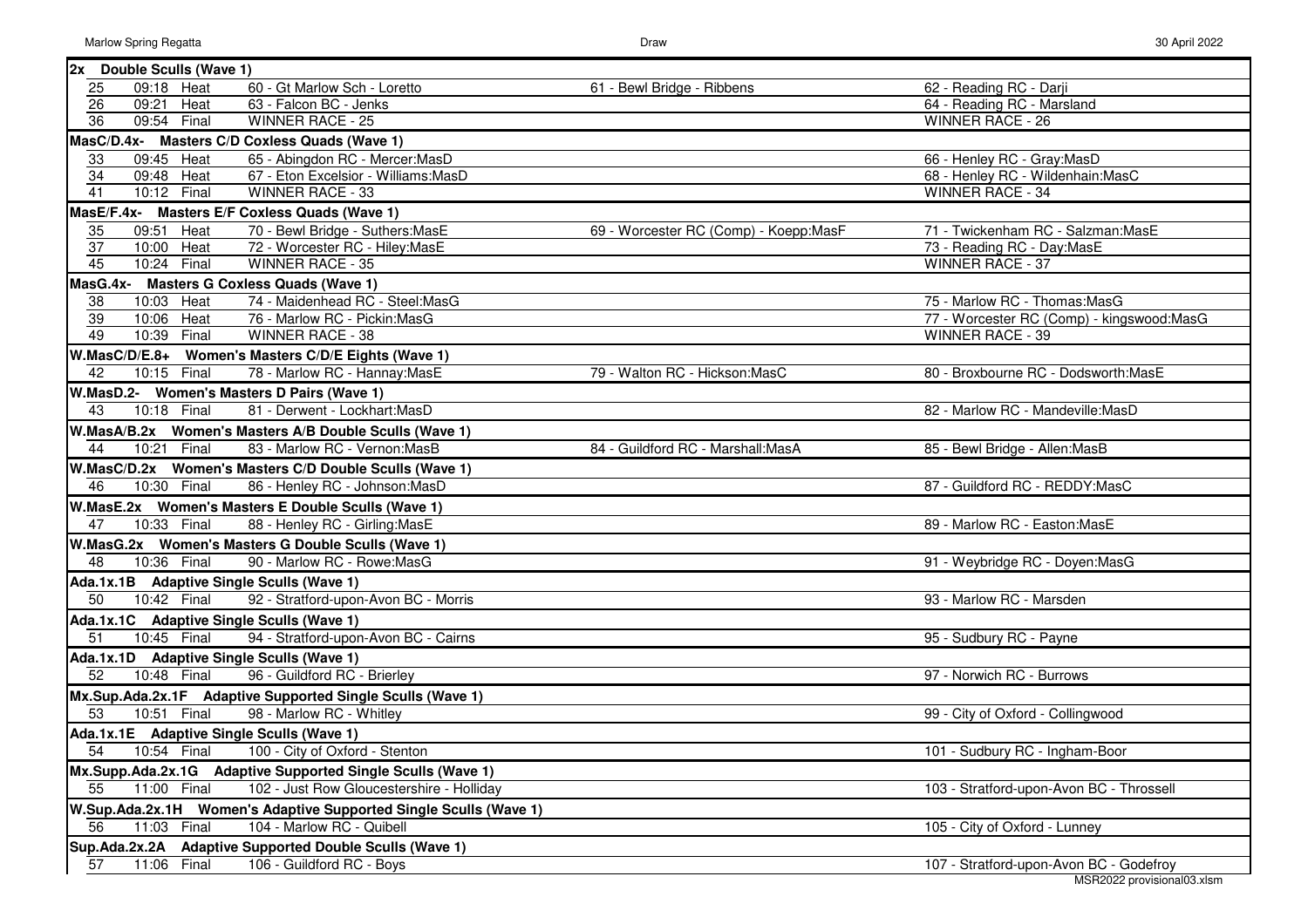|                 |                 | W.J13.4x+ Women's Junior 13 Coxed Quads (Wave 2)         |                                         |                                               |
|-----------------|-----------------|----------------------------------------------------------|-----------------------------------------|-----------------------------------------------|
| 58              | 11:36 Heat      | 108 - Falcon BC - Tagaeva                                | 109 - Gt Marlow Sch - Pendlebury        | 110 - Headington Sch - Lilly                  |
| 59              | 11:39 Heat      | 111 - Headington Sch - Florence                          | 112 - Gt Marlow Sch - Platt             | 113 - Henley RC - Schutz                      |
| 60              | 11:42 Heat      | 114 - Headington Sch - Maija                             | 115 - Marlow RC - Brown                 | 116 - Henley RC - Scott                       |
| 70              | 12:15 Final     | WINNER RACE - 58                                         | WINNER RACE - 59                        | WINNER RACE - 60                              |
| J14.2x          |                 | Junior 14 Double Sculls (Wave 2)                         |                                         |                                               |
| 62              | 11:48 Heat      | 117 - RGS High Wycombe - Gupta                           | 118 - Gt Marlow Sch - Reynolds          | 119 - Sir W Borlase's GS BC - Hall            |
| 63              | 11:51 Heat      | 120 - Gt Marlow Sch - Eldridge                           | 121 - Sir W Borlase's GS BC - Wells     | 122 - Marlow RC - Lemoniatis                  |
| 65              | 11:57 Heat      | 123 - RGS High Wycombe - Gajawada                        | 124 - RGS High Wycombe - Evans          | 125 - Reading RC - Webb                       |
| 74              | 12:27<br>Final  | <b>WINNER RACE - 62</b>                                  | WINNER RACE - 63                        | WINNER RACE - 65                              |
|                 |                 | W.J14.8x+ Women's Junior 14 Octuples (Wave 2)            |                                         |                                               |
| 61              | 11:45 Heat      | 126 - Sir W Borlase's GS BC - Ridley                     | 127 - Henley RC - Butterworth           | 128 - Headington Sch - Gairdner               |
| 64              | 11:54 Heat      | 129 - Headington Sch - Wright                            |                                         | 130 - Marlow RC - Kennedy                     |
| 73              | 12:24 Final     | WINNER RACE - 61                                         |                                         | WINNER RACE - 64                              |
|                 | W.J15.2x.Band.1 | Women's Junior 15 Double Sculls (Wave 2)                 |                                         |                                               |
| 66              | 12:00 Heat      | 131 - Henley RC - Pagdin                                 | 132 - Marlow RC - Gallacher             | 133 - Gt Marlow Sch - Wharfe                  |
| 67              | 12:06 Heat      | 134 - Henley RC - Hunt                                   | 135 - Gt Marlow Sch - Forgenie          | 136 - Sir W Borlase's GS BC - Skaanild        |
| 75              | 12:30 Final     | WINNER RACE - 66                                         |                                         | <b>WINNER RACE - 67</b>                       |
|                 |                 | W.J15.2x.Band.2 Women's Junior 15 Double Sculls (Wave 2) |                                         |                                               |
| 68              | 12:09 Heat      | 137 - Falcon BC - Underwood                              | 138 - Marlow RC - Smith                 | 139 - Staines - Dawson                        |
| 69              | 12:12 Heat      | 140 - Gt Marlow Sch - Rhodes                             |                                         | 141 - Sir W Borlase's GS BC - Griffin         |
| 78              | 12:42 Final     | WINNER RACE - 68                                         |                                         | WINNER RACE - 69                              |
|                 | J15.4x+.Band.1  | <b>Junior 15 Coxed Quads (Wave 2)</b>                    |                                         |                                               |
| 71              | 12:18 Heat      | 142 - Sir W Borlase's GS BC - Monger                     | 143 - Windsor Boys Sch - Richards       | 144 - Gt Marlow Sch - Hunt                    |
| $\overline{72}$ | 12:21<br>Heat   | 145 - Marlow RC - Price                                  |                                         | 146 - Windsor Boys Sch - Leeson               |
| $\overline{82}$ | 12:54 Final     | <b>WINNER RACE - 71</b>                                  |                                         | <b>WINNER RACE - 72</b>                       |
|                 |                 | J15.4x+.Band.2 Junior 15 Coxed Quads (Wave 2)            |                                         |                                               |
| 76              | 12:36 Heat      | 147 - Windsor Boys Sch - Downie                          | 148 - Falcon BC - Crean                 | 149 - RGS High Wycombe - Stowers              |
| 77              | 12:39 Heat      | 150 - Windsor Boys Sch - Paice                           | 151 - Gt Marlow Sch - Spencer           | 152 - RGS High Wycombe - Hayes                |
| 86              | 13:09 Final     | <b>WINNER RACE - 76</b>                                  |                                         | <b>WINNER RACE - 77</b>                       |
| J16.4x-         |                 | Junior 16 Coxless Quads (Wave 2)                         |                                         |                                               |
| 79              | 12:45 Heat      | 153 - Gt Marlow Sch - Cogan                              | 154 - Sir W Borlase's GS BC - Walden    | 155 - RGS High Wycombe - Chan                 |
| $\overline{80}$ | 12:48 Heat      | 156 - Staines - Dargue                                   | 157 - Shiplake College - Houghton       | 158 - Henley RC - Daly                        |
| $\overline{81}$ | 12:51<br>Heat   | 159 - Windsor Boys Sch - Pacheco                         | 160 - Sir W Borlase's GS BC - West      | 161 - RGS High Wycombe - Flanagan             |
| 90              | 13:21<br>Final  | <b>WINNER RACE - 79</b>                                  | WINNER RACE - 80                        | <b>WINNER RACE - 81</b>                       |
| J18.2x          |                 | Junior 18 Double Sculls (Wave 2)                         |                                         |                                               |
| 83              | 12:57 Heat      | 162 - RGS High Wycombe - Fischer                         | 163 - Burway RC - Dawson                | 164 - Sir W Borlase's GS BC - Murgatroyd      |
| 84              | 13:00 Heat      | 165 - Staines - Austin                                   | 166 - Falcon BC - Fletcher              | 167 - Sir W Borlase's GS BC - Downes          |
| 85              | 13:06 Heat      | 168 - Reading RC - Pridmore                              |                                         | 169 - Sir W Borlase's GS BC - Greene          |
| 94              | 13:36 Final     | <b>WINNER RACE - 83</b>                                  | WINNER RACE - 84                        | WINNER RACE - 85                              |
|                 |                 | W.J18.4x- Women's Junior 18 Coxless Quads (Wave 2)       |                                         |                                               |
| 87              | 13:12 Final     | 171 - Gt Marlow Sch - Huddleston                         | 172 - Sir W Borlase's GS BC - Halliwell | 173 - Sir W Borlase's GS BC - Graham Usabiaga |
| <b>W.2x</b>     |                 | <b>Women's Double Sculls (Wave 2)</b>                    |                                         |                                               |
| 88              | 13:15 Heat      | 174 - Maidenhead RC - Gordon                             |                                         | 175 - Marlow RC - Woodruff                    |
| 89              | 13:18 Heat      | 176 - Maidenhead RC - Palmer                             |                                         | 177 - Reading RC - York                       |
| $\overline{98}$ | 13:48 Final     | WINNER RACE - 88                                         |                                         | WINNER RACE - 89                              |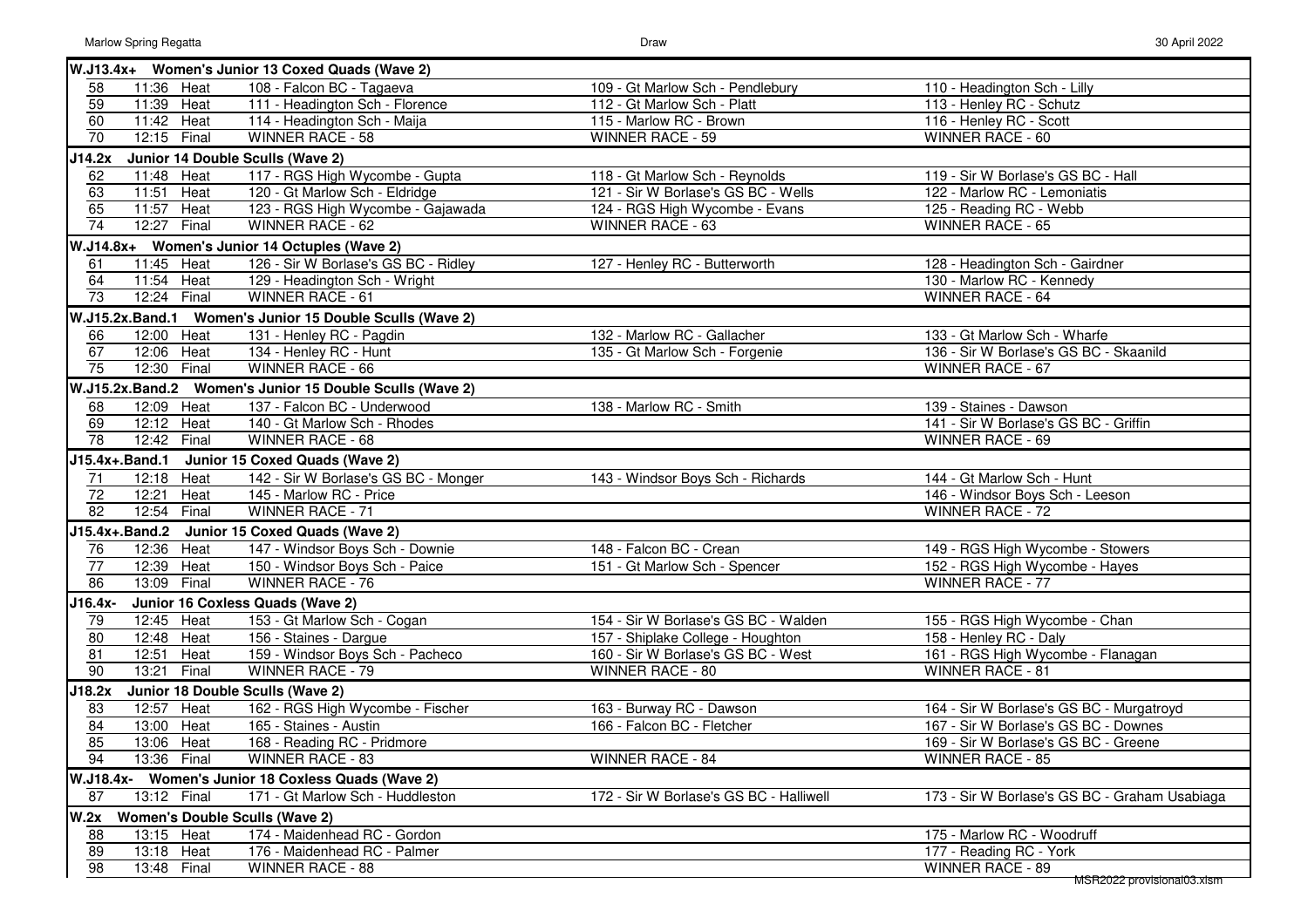| $8+$<br>Eights (Wave 2)                                                                                          |                                                                       |                                                                        |
|------------------------------------------------------------------------------------------------------------------|-----------------------------------------------------------------------|------------------------------------------------------------------------|
| 95<br>178 - Shiplake College - Provoost<br>13:39 Final                                                           |                                                                       | 179 - Gt Marlow Sch - Clayton                                          |
| MasC/D.1x Masters C/D Single Sculls (Wave 2)                                                                     |                                                                       |                                                                        |
| 180 - Reading RC - Hopkins: MasD<br>96<br>13:42 Final                                                            |                                                                       | 181 - Abingdon RC - Zmijanovic:MasC                                    |
| MasE/F.1x Masters E/F Single Sculls (Wave 2)                                                                     |                                                                       |                                                                        |
| $\overline{97}$<br>182 - Abingdon RC - Godsafe: MasF<br>13:45 Final                                              |                                                                       | 183 - Bentham BC - Koepp:MasE                                          |
|                                                                                                                  |                                                                       |                                                                        |
| W.MasD/E.4x- Women's Masters D/E Coxless Quads (Wave 2)                                                          |                                                                       |                                                                        |
| 184 - Bewl Bridge - Rosenfeld: MasD<br>91<br>13:24 Heat<br>92<br>13:27 Heat                                      | 186 - Henley RC - Paice: MasE<br>188 - Broxbourne RC - Dodsworth:MasD | 185 - Marlow RC - O'Conchuir: MasD<br>189 - Staines - Shoolbread: MasE |
| 187 - Henley RC - Molloy: MasE<br>93<br>Heat<br>190 - Henley RC - Girling: MasE<br>13:30                         |                                                                       | 191 - Marlow RC - Blythe: MasD                                         |
| 101<br>Final<br><b>WINNER RACE - 91</b><br>13:57                                                                 | <b>WINNER RACE - 92</b>                                               | <b>WINNER RACE - 93</b>                                                |
| W.MasB.4x- Women's Masters B Coxless Quads (Wave 2)                                                              |                                                                       |                                                                        |
| 99<br>Final<br>192 - Guildford RC - Marshall: MasB<br>13:51                                                      |                                                                       | 193 - Walton RC - Hickson: MasB                                        |
|                                                                                                                  |                                                                       |                                                                        |
| W.MasC.4x- Women's Masters C Coxless Quads (Wave 2)<br>100<br>194 - Maidenhead RC - Lindsay: MasC<br>13:54 Final | 195 - Marlow RC - Samanidou:MasC                                      | 196 - Broxbourne RC - Howe:MasC                                        |
|                                                                                                                  |                                                                       |                                                                        |
| W.MasG/H.4x- Women's Masters G/H Coxless Quads (Wave 2)                                                          |                                                                       |                                                                        |
| 14:00 Final<br>197 - Walbrook - Field: MasG<br>102                                                               |                                                                       | 198 - Marlow RC - Gibson:MasH                                          |
|                                                                                                                  |                                                                       |                                                                        |
| W.MasF.4-<br>Women's Masters F Coxless Fours (Wave 3)                                                            |                                                                       |                                                                        |
|                                                                                                                  |                                                                       |                                                                        |
| <b>Masters D Coxless Fours (Wave 2)</b><br>MasD.4-                                                               |                                                                       |                                                                        |
| 199 - Marlow RC - Gaca: MasD<br>103<br>14:06 Final                                                               |                                                                       | 200 - Bewl Bridge - burden: MasD                                       |
| MasE/F.4- Masters E/F Coxless Fours (Wave 2)                                                                     |                                                                       |                                                                        |
| 201 - Walbrook - Wood:MasF<br>104<br>14:09 Final                                                                 |                                                                       | 202 - Maidenhead RC - Gibbon:MasE                                      |
| W.Sup.Ada.2x.2B     Women's Adaptive Supported Double Sculls (Wave 2)                                            |                                                                       |                                                                        |
| 105<br>14:12 Final<br>203 - Marlow RC - Greenwood                                                                |                                                                       | 204 - Stratford-upon-Avon BC - Middleton                               |
| Sup.Ada.2x.2C Adaptive Supported Double Sculls (Wave 2)                                                          |                                                                       |                                                                        |
| 14:15 Final<br>205 - Guildford RC - Boys<br>106                                                                  |                                                                       | 206 - Marlow RC - Johnson                                              |
| Mx.Sup.Ada.2x.2D Adaptive Supported Double Sculls (Wave 2)                                                       |                                                                       |                                                                        |
| $14:18$ Final<br>207 - Stratford-upon-Avon BC - Ward<br>107                                                      |                                                                       | 208 - City of Oxford - Watson-E                                        |
| Mx.Sup.Ada.2x.2E Adaptive Supported Double Sculls (Wave 2)                                                       |                                                                       |                                                                        |
| 108<br>14:21 Final<br>209 - City of Oxford - Watson-I                                                            |                                                                       | 210 - Marlow RC - Wintle                                               |
| Sup.Ada.2x.2F Adaptive Supported Double Sculls (Wave 2)                                                          |                                                                       |                                                                        |
| 14:24 Final<br>211 - Stratford-upon-Avon BC - Browne<br>109                                                      |                                                                       | 212 - Norwich RC - Burrows                                             |
| MasC/D.2x Masters C/D Double Sculls (Wave 3)                                                                     |                                                                       |                                                                        |
| 14:54 Final<br>213 - Abingdon RC - Maxwell: MasC<br>110                                                          | 214 - Marlow RC - Smith:MasC                                          | 215 - Bewl Bridge - Ribbens: MasD                                      |
| W.J14.2x.Band.1 Women's Junior 14 Double Sculls (Wave 3)                                                         |                                                                       |                                                                        |
| 216 - Henley RC - Butterworth<br>111<br>14:57 Heat                                                               | 217 - Headington Sch - Zavos                                          | 218 - Sir W Borlase's GS BC - Lee                                      |
| 112<br>15:00 Heat<br>219 - Henley RC - Dickson                                                                   | 220 - Sir W Borlase's GS BC - Browning                                | 221 - Headington Sch - Nicholson                                       |
| 121<br>15:30<br>Final<br>WINNER RACE - 111                                                                       |                                                                       | WINNER RACE - 112                                                      |
| W.J14.2x.Band.2 Women's Junior 14 Double Sculls (Wave 3)                                                         |                                                                       |                                                                        |
| 15:03 Heat<br>222 - Gt Marlow Sch - Shepard<br>113                                                               | 223 - Reading RC - Butler                                             | 224 - Headington Sch - Darcy                                           |
| 114<br>15:06 Heat<br>225 - Gt Marlow Sch - Quinn                                                                 |                                                                       | 226 - Headington Sch - Ward                                            |
| 122<br>15:33 Final<br>WINNER RACE - 113                                                                          |                                                                       | WINNER RACE - 114                                                      |
|                                                                                                                  |                                                                       |                                                                        |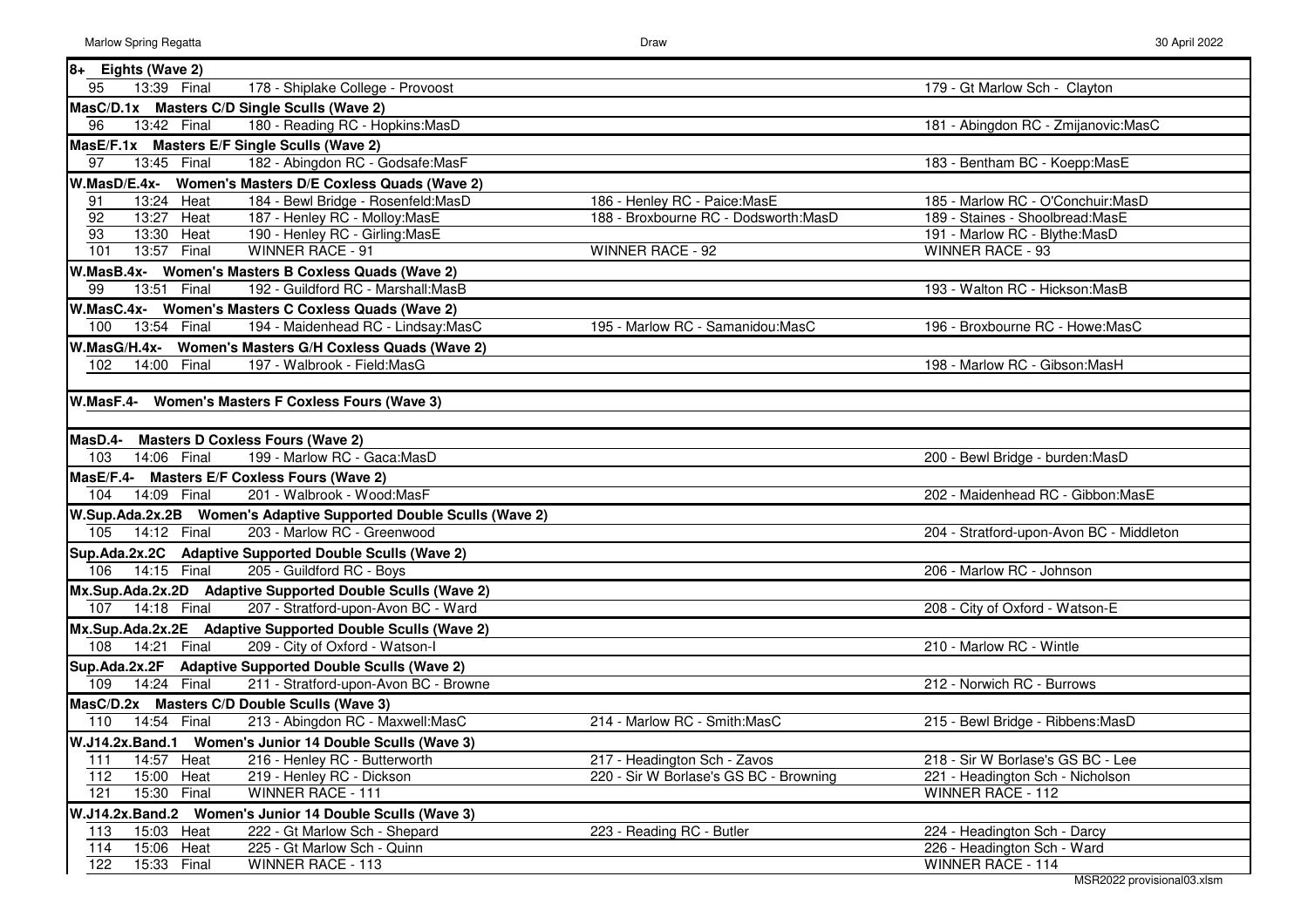| W | 30 April 2022 |
|---|---------------|
|   |               |

|                  |                           |       | J14.4x+.Band.1 Junior 14 Coxed Quads (Wave 3)      |                                     |                                               |
|------------------|---------------------------|-------|----------------------------------------------------|-------------------------------------|-----------------------------------------------|
| 115              | 15:09 Heat                |       | 227 - RGS High Wycombe - Ford                      | 228 - Sir W Borlase's GS BC - Moody | 229 - Gt Marlow Sch - Ahmed                   |
| 116              | $15:12$ Heat              |       | 230 - Sir W Borlase's GS BC - Corby                | 231 - Henley RC - Richardson        | 232 - Shiplake College - Crehan Mills         |
| 117              | 15:15 Heat                |       | 233 - Shiplake College - Pickett                   | 234 - Windsor Boys Sch - Woods      | 235 - RGS High Wycombe - Folmer               |
| 126              | 15:45 Final               |       | WINNER RACE - 115                                  | WINNER RACE - 116                   | WINNER RACE - 117                             |
|                  | J14.4x+.Band.2            |       | Junior 14 Coxed Quads (Wave 3)                     |                                     |                                               |
| 118              | 15:18 Heat                |       | 236 - Marlow RC - Tanovic                          | 237 - St Edwards Sch - Sekula       | 238 - Reading RC - Webb                       |
| 119              | 15:24 Heat                |       | 239 - St Edwards Sch - Meredith                    | 240 - St Edwards Sch - Nahhas       | 241 - Marlow RC - Richardson                  |
| 120              | 15:27                     | Heat  | 242 - Windsor Boys Sch - Burlison                  | 243 - St Edwards Sch - Earle        | 244 - Marlow RC - Tinsley                     |
| 129              | 15:57                     | Final | <b>WINNER RACE - 118</b>                           | <b>WINNER RACE - 119</b>            | WINNER RACE - 120                             |
|                  |                           |       | W.J15.4x+ Women's Junior 15 Coxed Quads (Wave 3)   |                                     |                                               |
| 123              | 15:36 Heat                |       | 245 - Staines - Frampton                           | 246 - Falcon BC - Underwood         | 247 - Marlow RC - Cawdell                     |
| 124              | 15:39 Heat                |       | 248 - Marlow RC - Turner                           |                                     | 249 - Gt Marlow Sch - Greening                |
| 125              | 15:42 Heat                |       | 250 - Henley RC - Savin                            |                                     | 251 - Sir W Borlase's GS BC - Lamping         |
| 134              | 16:12 Final               |       | WINNER RACE - 123                                  | WINNER RACE - 124                   | WINNER RACE - 125                             |
| $J15.8+$         |                           |       | Junior 15 Eights (Wave 3)                          |                                     |                                               |
| 127              | 15:48 Heat                |       | 252 - Shiplake College - Poundall                  |                                     | 253 - Gt Marlow Sch - Spencer                 |
| 128              | 15:54 Heat                |       | 254 - Shiplake College - Dransfield                |                                     | 255 - St Edwards Sch - Banfield               |
| 137              | 16:24 Final               |       | WINNER RACE - 127                                  |                                     | WINNER RACE - 128                             |
| J16.2x.Band.1    |                           |       | Junior 16 Double Sculls (Wave 3)                   |                                     |                                               |
| 130              | 16:00 Heat                |       | 256 - Gt Marlow Sch - Pressling                    | 257 - Henley RC - Daly              | 258 - Staines - Luiz                          |
| 131              | 16:03                     | Heat  | 259 - Henley RC - Meredith                         |                                     | 260 - Sir W Borlase's GS BC - West            |
| 140              | 16:33                     | Final | WINNER RACE - 130                                  |                                     | WINNER RACE - 131                             |
|                  |                           |       | W.J16.4x- Women's Junior 16 Coxless Quads (Wave 3) |                                     |                                               |
| 132              | 16:06 Heat                |       | 261 - Burway RC - Webster                          | 262 - Staines - Waters              | 263 - Sir W Borlase's GS BC - Finney          |
| 133              | 16:09 Heat                |       | 264 - Sir W Borlase's GS BC - Sarno                |                                     | 265 - Henley RC - Bell                        |
| $\overline{141}$ | 16:36 Final               |       | WINNER RACE - 132                                  |                                     | WINNER RACE - 133                             |
|                  |                           |       | W.J18.2x Women's Junior 18 Double Sculls (Wave 3)  |                                     |                                               |
| 135              | 16:15 Heat                |       | 266 - Reading RC - Hobart                          | 267 - Gt Marlow Sch - Downing       | 268 - Sir W Borlase's GS BC - Graham Usabiaga |
| 136              | 16:18 Heat                |       | 269 - Sir W Borlase's GS BC - Medlock              |                                     | 270 - Gt Marlow Sch - Eldridge                |
| 145              | 16:48 Final               |       | <b>WINNER RACE - 135</b>                           |                                     | WINNER RACE - 136                             |
|                  |                           |       | J16.2x.Band.2 Junior 16 Double Sculls (Wave 3)     |                                     |                                               |
| 138              | 16:27 Heat                |       | 271 - Sir W Borlase's GS BC - Parker               | 272 - Henley RC - Gould             | 273 - Reading RC - Healy                      |
| 139              | 16:30 Heat                |       | 274 - Staines - Dargue                             | 275 - Reading RC - Greenslade       | 276 - RGS High Wycombe - Williams Jones       |
| 149              | 17:03 Final               |       | WINNER RACE - 138                                  |                                     | WINNER RACE - 139                             |
|                  | 1x Single Sculls (Wave 3) |       |                                                    |                                     |                                               |
| 146              | 16:54 Heat                |       | 277 - Reading RC - Marsland                        | 278 - City of Oxford - Bennett      | 279 - Sir W Borlase's GS BC - Dhariwal        |
| 147              | 16:57 Heat                |       | 280 - Reading RC - Ocana                           | 281 - Walton RC - Knill             | 282 - Marlow RC - Tiwana                      |
| 155              | 17:24 Final               |       | <b>WINNER RACE - 146</b>                           |                                     | <b>WINNER RACE - 147</b>                      |
|                  |                           |       | W.4+ Women's Coxed Fours (Wave 3)                  |                                     |                                               |
| 148              | 17:00 Final               |       | 283 - Gt Marlow Sch - Angelides                    | 284 - Henley RC - Fuller            | 285 - Marlow RC - Franek                      |
|                  |                           |       | MasE/F.2x Masters E/F Double Sculls (Wave 3)       |                                     |                                               |
| 142              | 16:39 Heat                |       | 286 - Reading RC - Ballsdon: MasE                  | 287 - Abingdon RC - Simmonds: MasE  | 288 - Maidenhead RC - Parkinson: MasE         |
| 143              | 16:42 Heat                |       | 289 - Marlow RC - Garnett: MasE                    | 291 - Abingdon RC - Baker: MasF     | 290 - Reading RC - Day:MasE                   |
| 144              | 16:45 Heat                |       | 293 - Worcester RC - Morriss: MasF                 | 292 - Bewl Bridge - Lauerman: MasE  | 294 - Marlow RC - Ford: MasF                  |
| 153              | 17:15 Final               |       | WINNER RACE - 142                                  | WINNER RACE - 143                   | WINNER RACE - 144                             |
|                  |                           |       |                                                    |                                     | MSRZUZZ provisionalu3.xism                    |